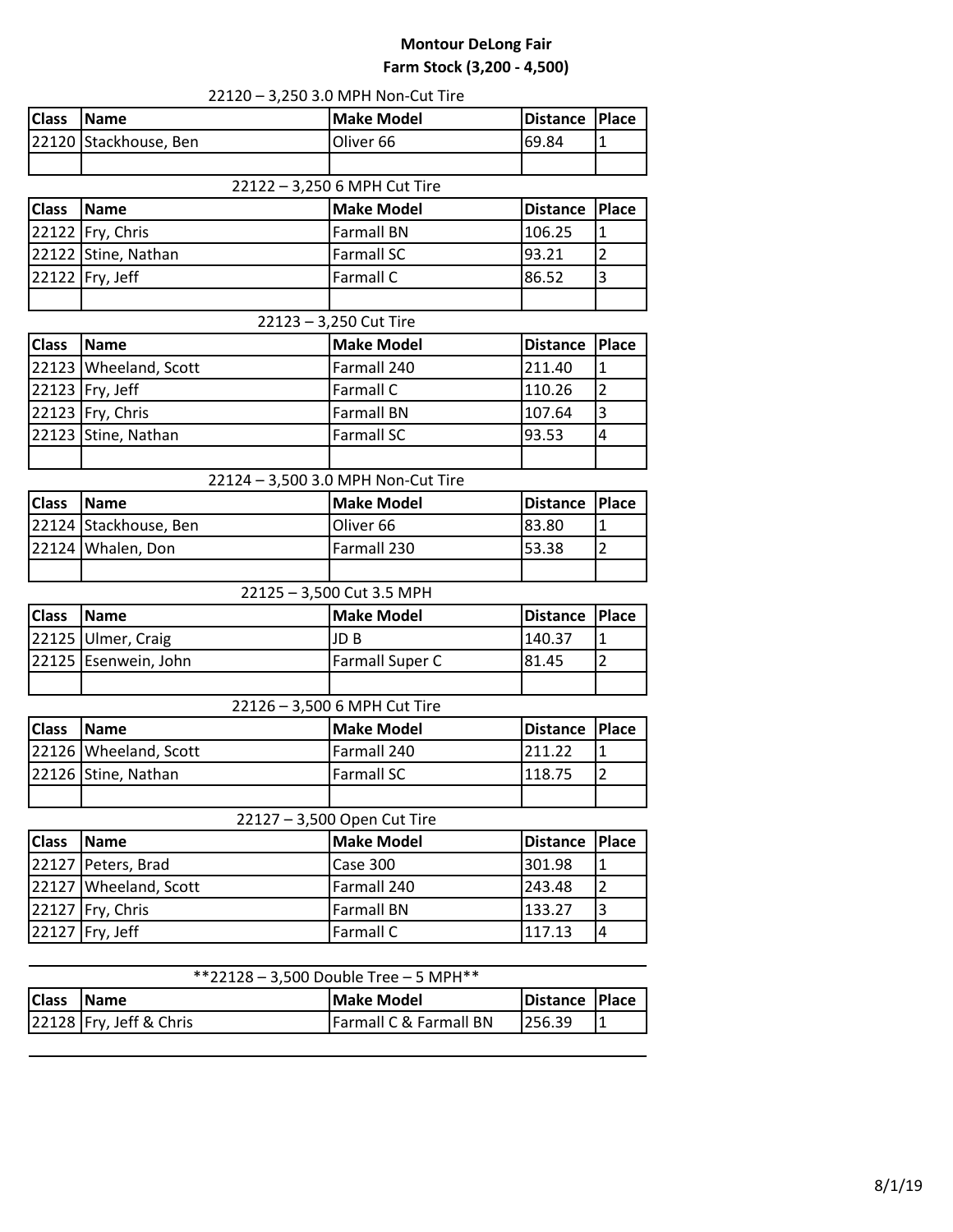## **Montour DeLong Fair Farm Stock (3,200 - 4,500)**

| <b>Class</b> | <b>Name</b>            | <b>Make Model</b>    | Distance Place |  |
|--------------|------------------------|----------------------|----------------|--|
|              | 22129 Stackhouse, Ben  | Oliver <sub>66</sub> | 90.26          |  |
|              | 22129 Stackhouse, Tate | Oliver 77            | 87.49          |  |
|              | 22129 Shultz, Reed     | <b>Farmall H</b>     | 86.11          |  |
|              | 22129 Whalen, Don      | Farmall 230          | 55.92          |  |

| 22130 - 3,750 Cut 3.5 MPH |                      |                        |                 |       |
|---------------------------|----------------------|------------------------|-----------------|-------|
| <b>Class</b>              | <b>Name</b>          | <b>Make Model</b>      | <b>Distance</b> | Place |
|                           | 22130 Shultz, Duane  | <b>Farmall H</b>       | 229.84          |       |
|                           | 22130 Quigle, Jerry  | Case 350               | 227.49          |       |
|                           | 22130 Bennett, Leroy | Case 500               | 225.55          | 3     |
|                           | 22130 Esenwein, John | <b>Farmall Super C</b> | 97.82           | 14    |
|                           | 22130 Ulmer, Craig   | JD B                   | 96.39           | '5    |
|                           | 22130 Shupp, Steve   | <b>Farmall H</b>       | 93.21           | 6     |

| 22132 - 3,750 Open Cut Tire |                    |                   |                  |  |
|-----------------------------|--------------------|-------------------|------------------|--|
| <b>Class</b>                | <b>Name</b>        | <b>Make Model</b> | Distance   Place |  |
|                             | 22132 Peters, Brad | Case 300          | 306.04           |  |

| 22133 - 4,000 3.0 MPH Non-Cut Tire |                        |                   |                  |  |  |
|------------------------------------|------------------------|-------------------|------------------|--|--|
| <b>Class</b>                       | <b>Name</b>            | <b>Make Model</b> | Distance   Place |  |  |
|                                    | 22133 Stackhouse, Tate | Oliver 77         | 107.54           |  |  |
|                                    | 22133 Shultz, Reed     | <b>Farmall H</b>  | 95.74            |  |  |
|                                    | 22133 Derr, Matt       | <b>Farmall H</b>  | 80.95            |  |  |
|                                    | 22133 Whalen, Don      | Farmall 230       | 64.63            |  |  |

| 22134 - 4,000 Cut 3.5 MPH |                      |                   |                 |           |
|---------------------------|----------------------|-------------------|-----------------|-----------|
| <b>Class</b>              | <b>Name</b>          | <b>Make Model</b> | <b>Distance</b> | Place     |
|                           | 22134 Bennett, Leroy | Case 500          | 240.58          | T         |
|                           | 22134 Ulmer, Craig   | JD B              | 228.87          |           |
|                           | 22134 Quigle, Jerry  | <b>Case 350</b>   | 226.75          | 3         |
|                           | 22134 Esenwein, John | Farmall Super C   | 169.27          | 4         |
|                           | 22134 Shupp, Steve   | <b>Farmall H</b>  | 182.96          | DQ        |
|                           | 22134 Shultz, Duane  | <b>Farmall H</b>  | 263.43          | DQ        |
|                           | 22134 Shultz, Mike   | Case CC           | 161.43          | <b>DQ</b> |

| 22135 - 4,000 6 MPH Cut Tire |                    |                |                  |  |
|------------------------------|--------------------|----------------|------------------|--|
| <b>Class</b>                 | <b>IName</b>       | Make Model     | Distance   Place |  |
|                              | 22135 Shultz, Mike | <b>Case CC</b> | 226.71           |  |

| 22136 – 4,000 Open Cut Tire |                    |            |                |  |
|-----------------------------|--------------------|------------|----------------|--|
| <b>Class</b>                | <b>IName</b>       | Make Model | Distance Place |  |
|                             | 22136 Peters, Brad | Case 300   | 299.63         |  |